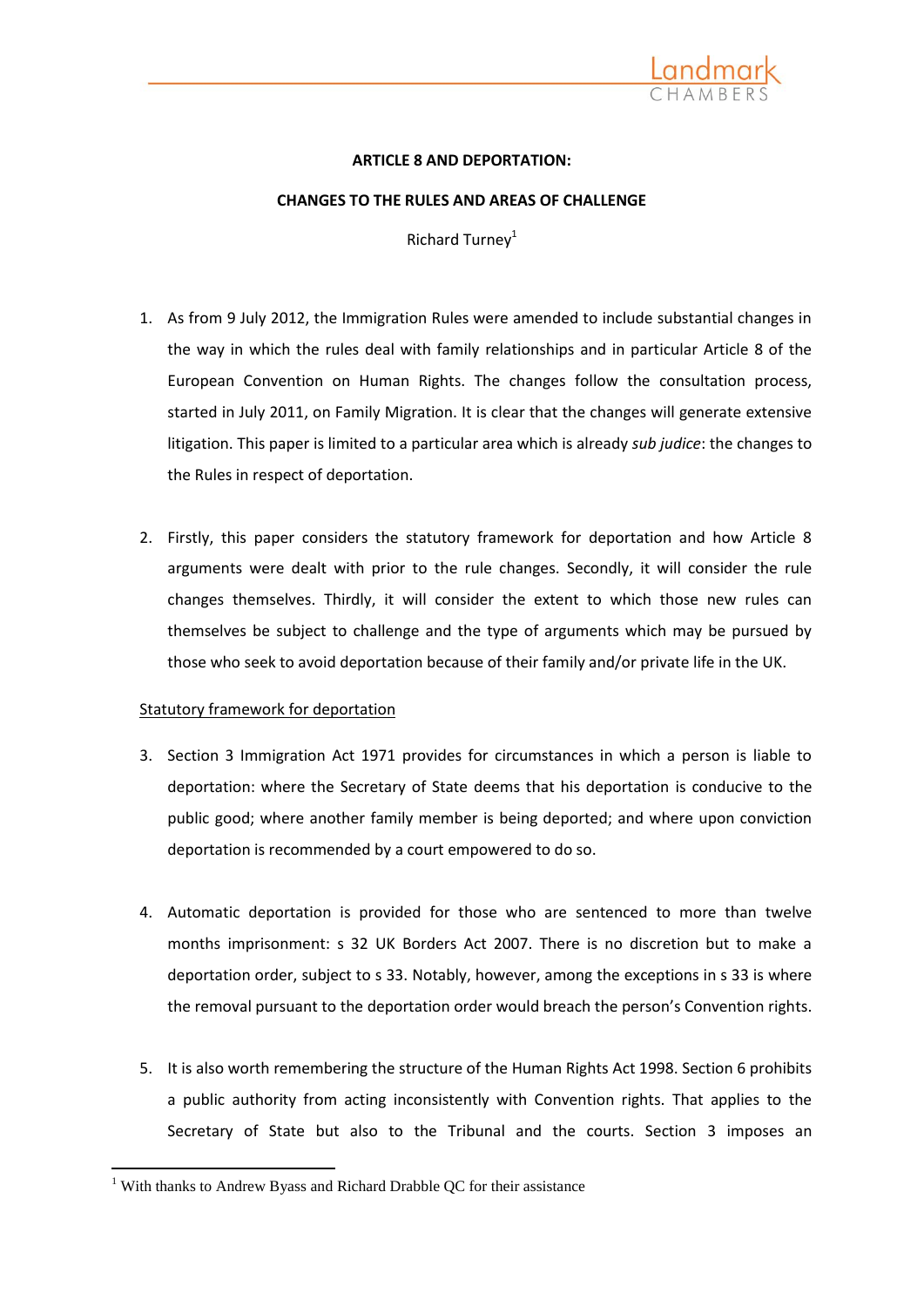

interpretative obligation, so that legislation is to be construed so far as possible in a way which is compatible with Convention rights. Finally, a court or tribunal must take into account relevant jurisprudence from Strasbourg (s 2).

### New rules

- 6. In short, the changes to the rules seek to elucidate the circumstances in which deportation may be considered a disproportionate interference with the deportee's Article 8 rights. Having done so, they purport to impose a test of "exceptional circumstances" for all other cases where Article 8 is relied upon, but the person does not fall within the circumstances identified in the rules.
- 7. The rules merit more detailed consideration:
	- a. Paragraph A362 provides that where Article 8 is raised in deportation cases, the claim "will only succeed" where the requirements of the rules as at 9 July 2012 are met, "regardless of when the notice of intention to deport or the deportation order... was served". The point is clear: the rules purport to apply to all determinations after the date the rules took effect;
	- b. Paragraph 390A imposes the requirements of paragraphs 398 to 399A to decisions to revoke deportation orders and again sets down an exceptionality test;
	- c. Paragraph 396 provides that where the Secretary of State is required to make a deportation order under s 32 UK Borders Act 2007, it is in the public interest to deport. There is a certain circularity here: if it was not in the public interest to deport, the Secretary of State would not be required to make a deportation order because the interference with the deportee's Article 8 rights would not be in the public interest, and accordingly s 33(2) would be engaged and the Secretary of State would not be required to make the order;
	- d. Paragraph 397 provides that a deportation order will not be made where it would be contrary to the UK's obligations under the Refugee Convention or the ECHR, and that is only in "exceptional circumstances" that the public interest in deportation will be outweighed where the deportation would not be contrary to those conventions. This paragraph seems to suggest that the exceptionality test arises only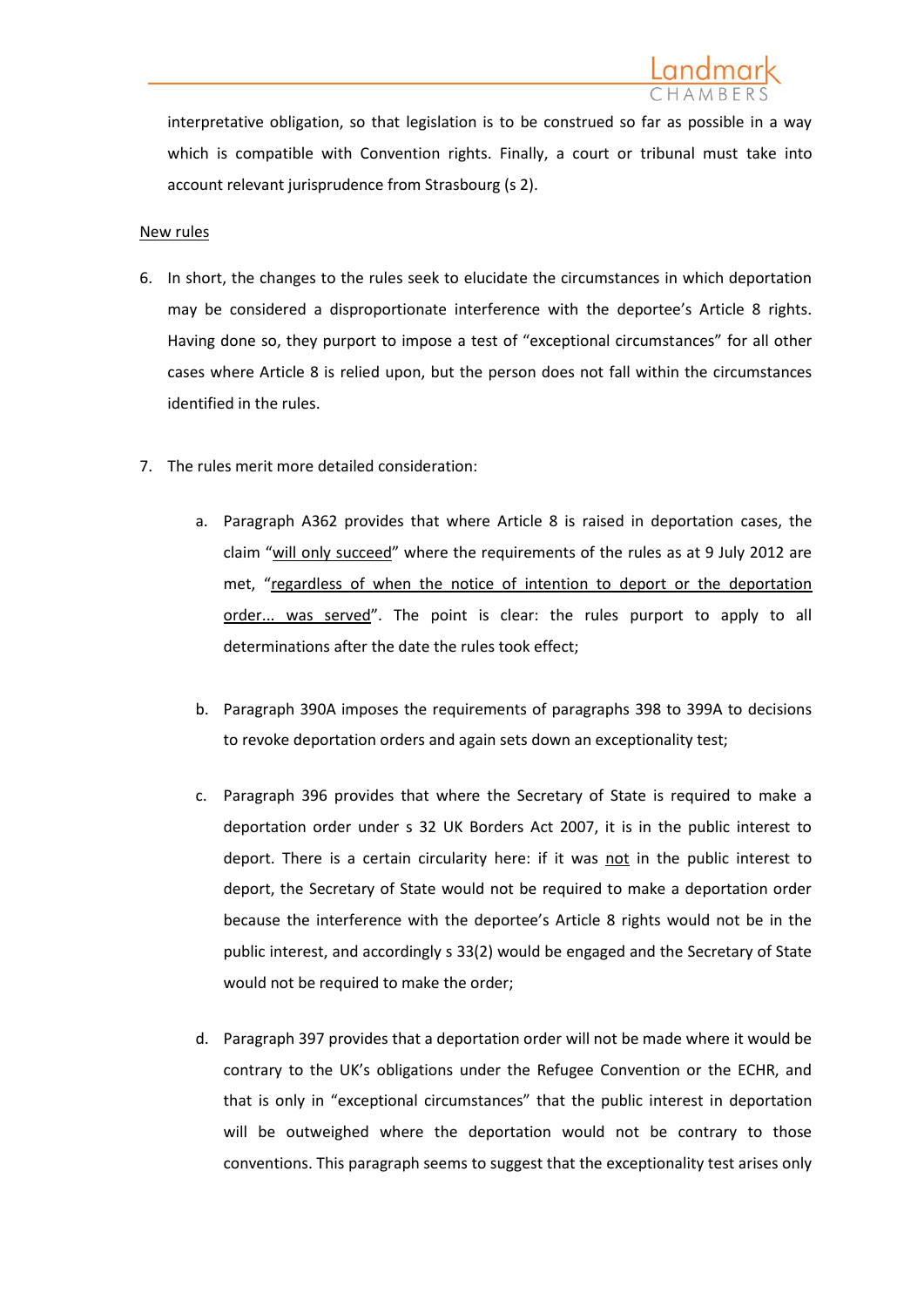where it has first been concluded that there is no breach of Article 8. That appears to be an entirely proper use of the rules. However, the subsequent paragraphs suggest a further application of the exceptionality test to the assessment of Article 8;

- e. Paragraph 398 provides that where Article 8 is relied on, the "Secretary of State in assessing that claim will consider whether paragraph 399 and 299A applies and, if it does not, it will only be in exceptional circumstances that the public interest in deportation will be outweighed by other factors". The paragraph also identifies three different classes of offender: (a) those imprisoned for at least 4 years; (b) those imprisoned for 12 months to 4 years; and (c) those cases where the offending has caused serious harm or they are a persistent offender who shows a particular disregard for the law;
- f. Paragraph 399 applies only to classes (b) and (c) above. It applies where:
	- i. The person has a genuine and subsisting parental relationship with a child under the age of 18 in the UK and the child is a British citizen or has lived in the UK for at least 7 years prior to the decision. In either case it must also be shown that the it would not be reasonable to expect the child to leave the UK and there is no other family member who is able to care for the child in the UK; OR
	- ii. The person has a genuine and subsisting relationship with a partner who is in the UK and is a British citizen, settled in the UK, or in the UK with refugee/humanitarian protection and the person has lived in the UK with valid leave continuously for at least 15 years immediately preceding the date of the decision excluding imprisonment) and there are "insurmountable obstacles to the family life with that partner continuing outside the UK";
- g. Paragraph 399A applies to classes (b) and (c) only and applies where:
	- i. The person has lived continuously in the UK for at least 20 years immediately preceding the date of the immigration decision (discounting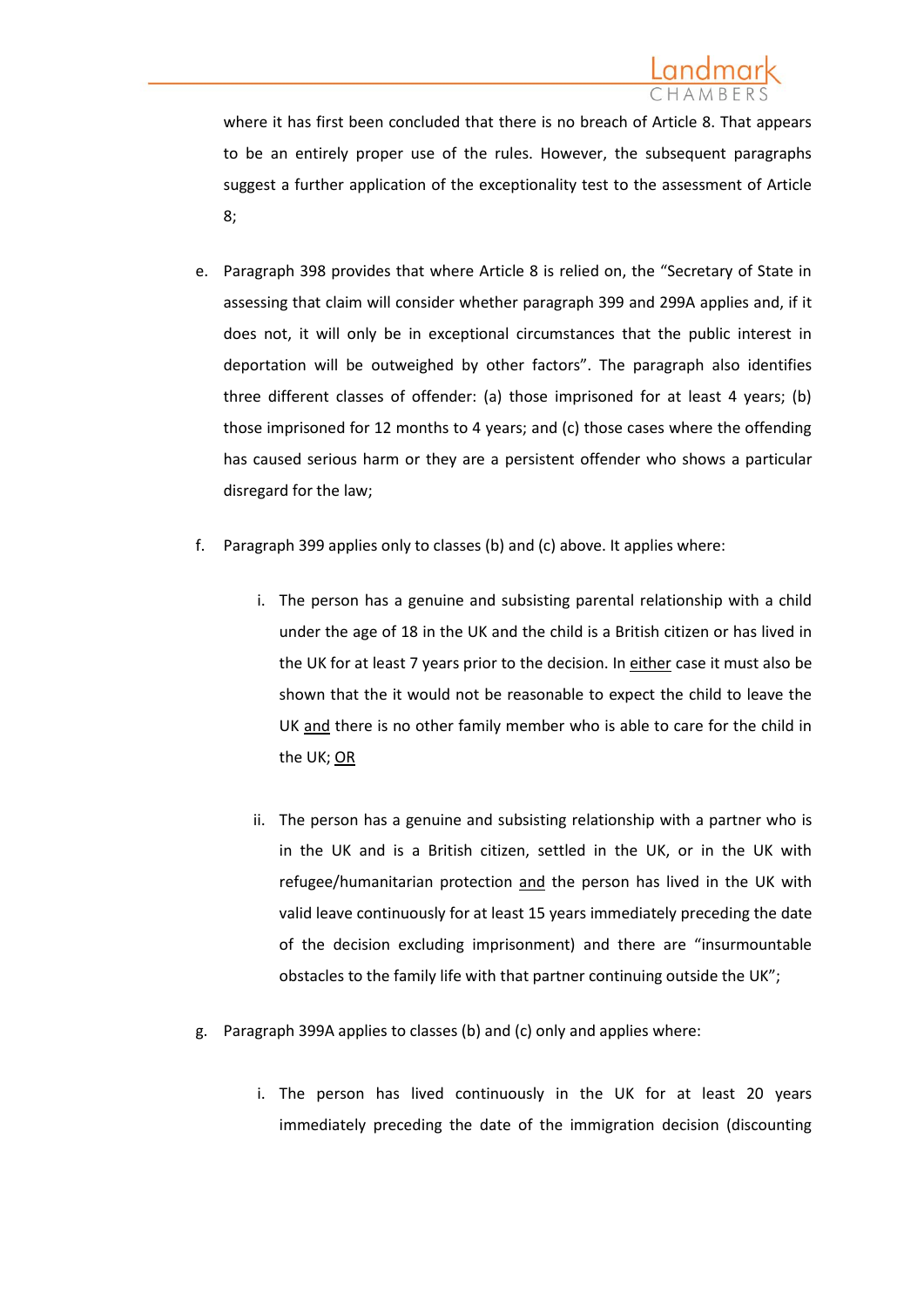any period of imprisonment) and he has no ties (including social, cultural or family) with the country to which he would have to go; OR

- ii. The person is under 25, has spent at least half his life living continuously in the UK immediately preceding the date of the immigration decision (discounting periods of imprisonment) and he has no ties (including social, cultural or family) with the country to which he would have to go.
- h. Paragraph 399B anticipates a grant of leave not exceeding 30 months if paragraphs 399 or 399A apply and paragraph 399C provides for further leave thereafter provided the applicant continues to meet the criteria set out in paragraph 399 or 399A. It is to be noted that there may be circumstances in which a person meets a category (say, for example, a 24 year old who arrived in the UK aged 11 with no ties to his home country) but merely through the passing of time would fall out of that category when he came to seek further leave under 399C;
- i. Paragraph 400 provides that where it is claimed that removal under any of the removal provisions would be contrary to the UK's obligations under Article 8, the Secretary of State may require an application to be made under the other new rules (276ADE and Appendix FM). This is perhaps a slightly confusing provision because if removal would be a breach of Article 8, it would be unlawful to remove regardless of whether an application is made. However, it might be a means of declining to grant any form of leave until a formal application is made.

# Challenges to the new rules

8. In a sense, the Upper Tribunal has beaten any appellant to challenging the scope of these new rules in *Sanade and others (British children - Zambrano – Dereci)* [2012] UKUT 00048 (IAC). The UT considered whether the proposals contained in the consultation document should affect the outcome of the case before them, albeit the rules had not changed at that point. It is worth setting out the UT's analysis:

> 32. In July 2011 the Secretary of State issued a consultation document called Family Migration. In section 8 of that document the following appears:-

> "8.11 As a starting point for discussion we suggest that, as a general rule, where a person is convicted of an offence that meets the automatic deportation threshold –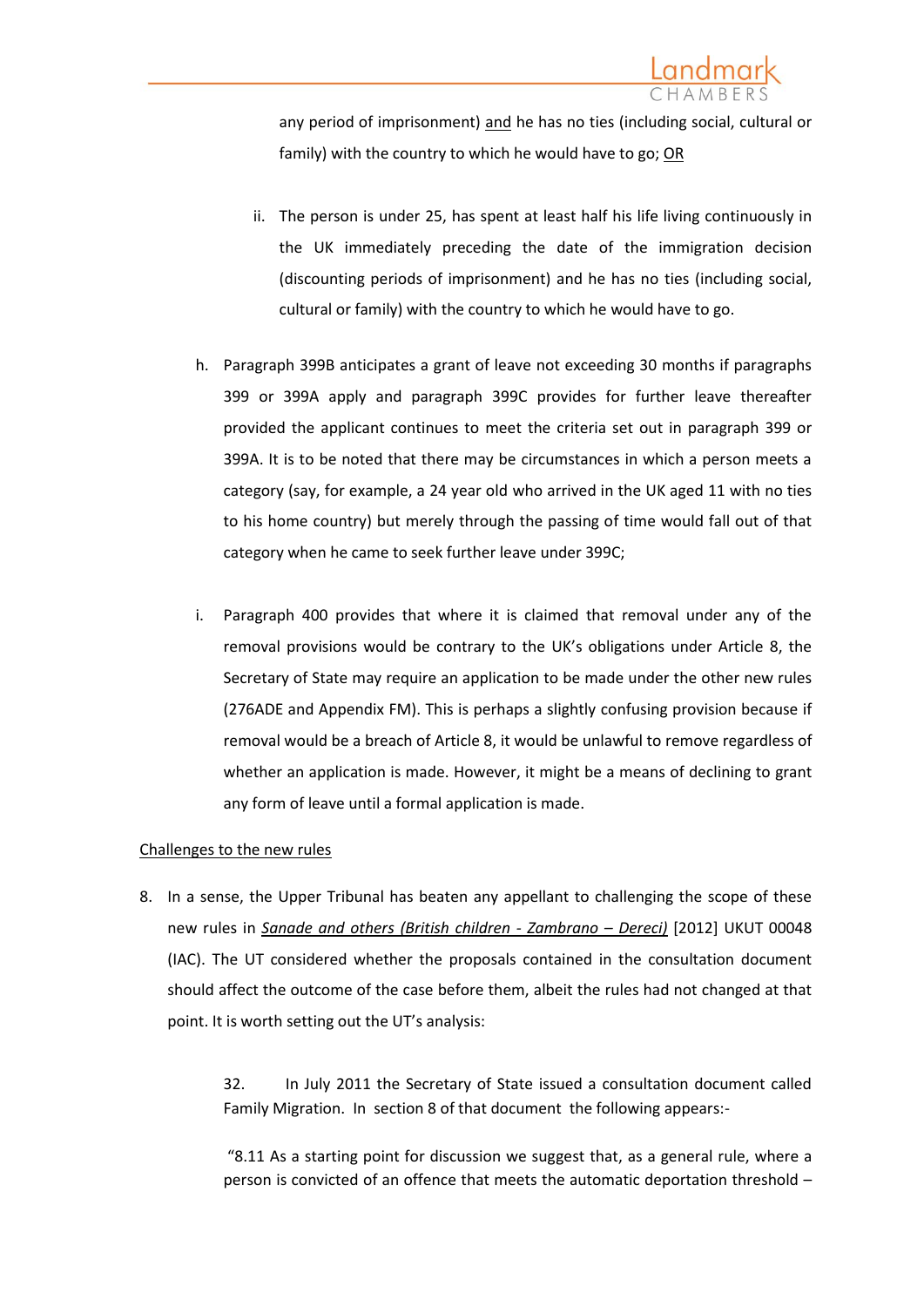where Parliament has imposed a duty on the Secretary of State to make a deportation order – then it is reasonable to presume that the public interest will warrant deportation and that only in exceptional circumstances will it be a breach of the right to respect for private and family life to remove the person from the UK.

8.12 We note that the courts in England and Wales have indicated that this is the right approach. In AP (Trinidad & Tobago) [2011] EWCA Civ 551,120 the Court of Appeal commented that where the automatic deportation criteria are met, it is at least arguable that the court should give greater weight to the public interest in deportation proceeding and it is likely to be rare that the public interest would be outweighed by Article 8."

(our emphasis)

33. Although we have received no submissions to this effect from the Secretary of State in these appeals, we have examined whether this proposition is accurate and should be applied by us. We have reached the conclusion it should not for three reasons: i) the general scheme of the provision; ii) consideration of the relevance of a twelve month sentence to the other related exceptions; iii) previous authority binding on us.

34. A person sentenced to 12 months or more must be deported unless he falls within the exceptions. It can therefore be said that Article 8 provides an exception to the presumption that deportation will be automatic. The Secretary of State's consultation document puts a gloss on this by saying that where the twelve month threshold is passed only in exceptional circumstances will deportation be a breach of the right to respect for private and family life. This is not what the statute says; it nowhere suggests that the Article 8 claim must itself be exceptional. Indeed it is difficult to see how it could do so. The exception is necessary to comply with the obligation of domestic law to ensure the Secretary of State acts compatibly with the duty to respect the claimant's Article 8 rights, reflecting the United Kingdom's international obligations.

**35. The task in Article 8 assessments is whether interference with established family or private life that is to be respected is necessary and proportionate, that is, strikes a right balance. If the factors in the balance are weighted by an ill-defined exceptionality test, the process ceases to reflect the task to be performed under the settled jurisprudence of the Strasbourg Courts as applied in the United Kingdom.**

36. We now turn to the Refugee and European Union exceptions to automatic deportation. In neither case could there be a presumption that the exception will not generally apply in the case of a sentence of twelve months or more. A refugee is entitled to the protection of Article 33 of the Refugee Convention and is not subject to the application of the exclusions clauses unless convicted of a serious (non-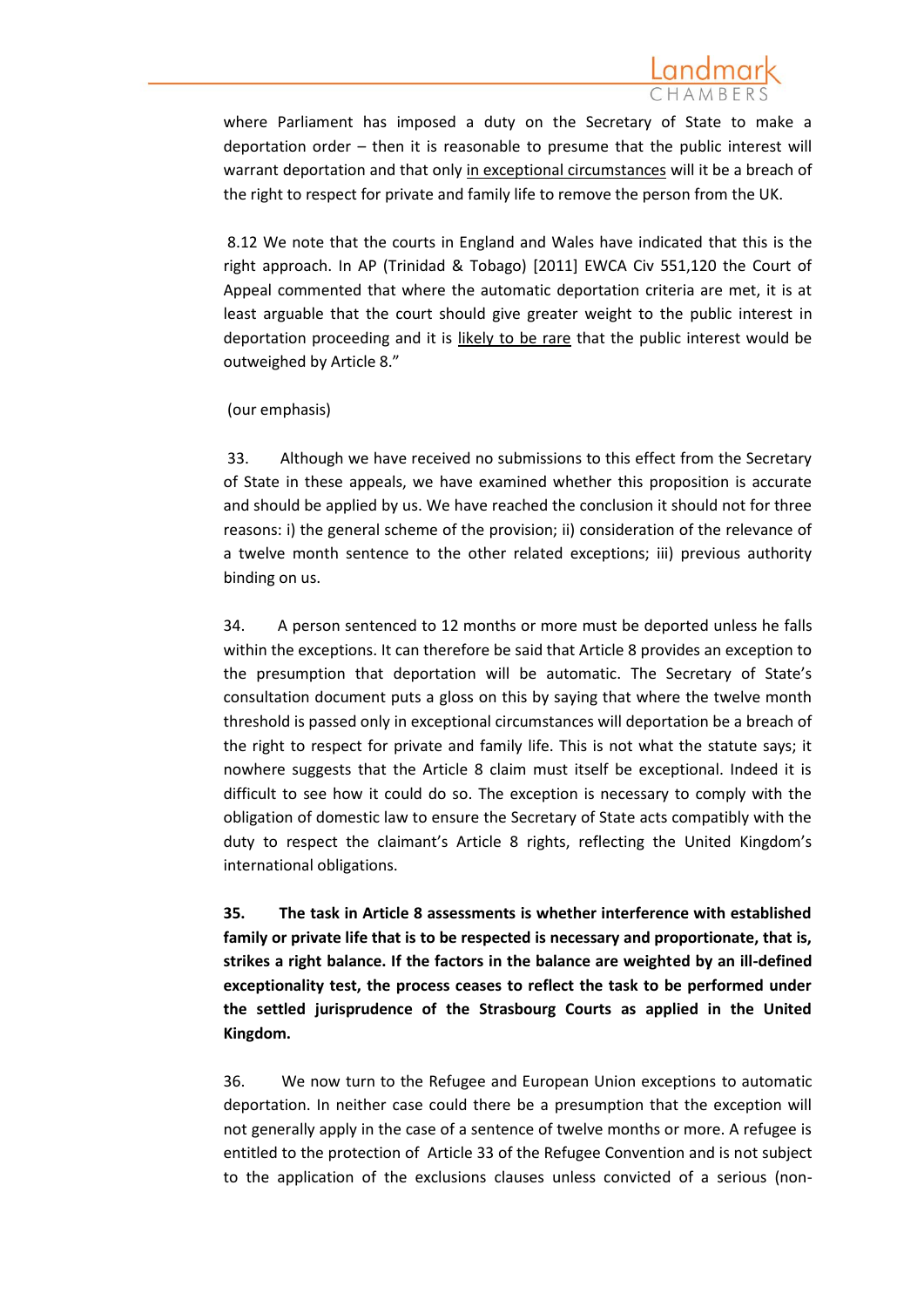political) crime or guilty of similar conduct. Section 72 of the Nationality Immigration and Asylum Act applies a rebuttable presumption that this is the case where a person has been sentenced to two years imprisonment. In European Union law deportation cannot be based on the existence of a criminal conviction alone and it must be demonstrated that the person represents a personal threat to public policy before his or her rights of residence under Community law can be interfered with (see the principles now set out in Part VI of EP and Council Directive 2004/38/EC (the Citizens Directive). Indeed there is no scope for automatic deportation at all: see C-348/96 Calfa [1999] ECR I-11; each case requires assessment of the circumstances to see whether the person is a threat C-145/09 Tsakouridis [2011] ECR I-0000, BAILII: [2010] EUECJ C-145/09.

37. We now turn to the case law. Exceptionality has been authoritatively held not to be the applicable principle in the related context of reliance on Article 8 in removal cases where a person is unable to comply with the provisions of the Immigration Rules: see Huang v SSHD [2007] UKHL 11 [2007] 2 AC 167 per Lord Bingham at [20]. Wherever removal would amount to an interference with private or family life that ought to be respected, the judge must decide whether removal is justified as a proportionate response to a legitimate aim identified in Article 8(2) of the ECHR. We conclude that there is no greater scope for exceptionality as a relevant principle in deportation cases than in removal cases.

38. It is indeed conceptually difficult to apply an exceptionality principle in either removal or deportation cases where the circumstances of the claimant and the family members may be many and varied as to nationality and immigration status, circumstances of entry, length of residence, existence or age of children, degree of criminality revealed in the sentencing remarks of the judge and other relevant factors. Instead the learning of both the Strasbourg court and the courts of the United Kingdom reveal that attention should be given to factors of particular weight, including the seriousness of the offending, in the balance to be performed in the proportionality exercise.

39. In AP (Trinidad) [2011] EWCA Civ 551 the Court of Appeal was concerned with a foreign criminal who was subject to automatic deportation having been sentenced to 18 months imprisonment for a drugs offence. A panel of the Asylum and Immigration Tribunal had allowed his appeal, reconsideration was ordered on the basis that sufficient weight had been given to the public interests in deportation as set out in the authorities of N (Kenya) [2004] EWCA Civ 1094 [2004] INLR 612 and OH (Serbia) [2008] EWCA Civ 694 [2009] INLR 109. The Court of Appeal concluded that reconsideration should not have been ordered as the first panel had not misdirected itself and had reached a decision it was entitled to reach without misdirection. Concurring in the result, Carnwath LJ noted the decision of Sedley LJ sitting in the Upper Tribunal in SSHD v BK [2010] UKUT 328 as to the potential effect of the legislative changes made by s.32 the UK Borders Act 2007.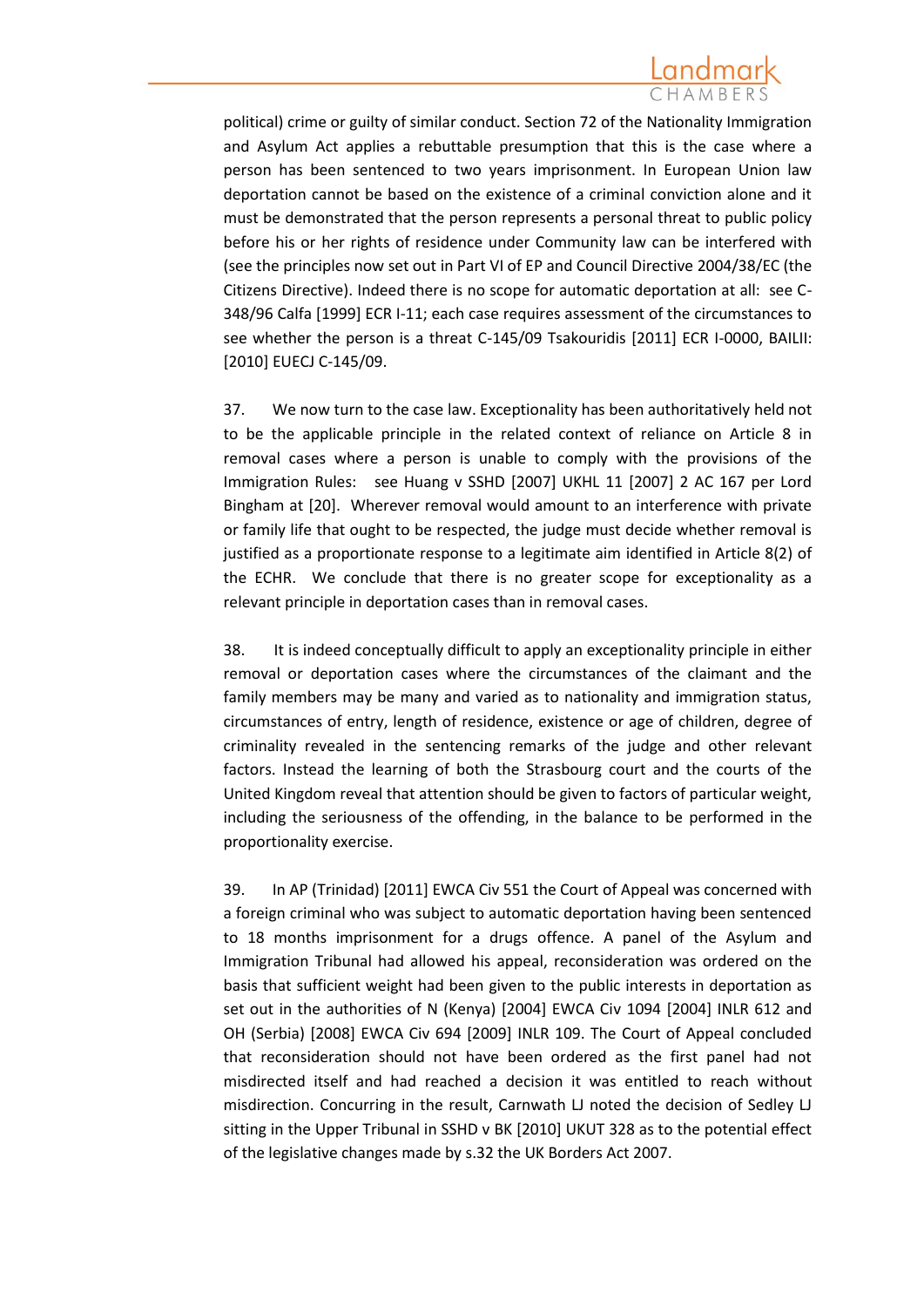40. What Sedley LJ said both in that case and another case SSHD v MK [2010] UKUT 281 IAC heard in the Upper Tribunal at about the same time was that under the previous regime it was for the Secretary of State to establish that the immigrant had conducted him or herself in such a way as to make deportation conducive to the public good and in that context regard should be had to the Secretary of State's policy in maintaining respect for the law by seeking the deportation of serious foreign criminals such as the offenders in N (Kenya) and OH (Serbia). Under the automatic deportation regime this stage in the process has been made the subject of a statutory assumption that it is in the public interest to deport a foreign offender subject to the application of the exemptions. Accordingly there is less room for giving weight to the Secretary of State's policy and it is the court's own assessment of the competing claims of respect to family life and the public interest in deportation that counts. A twelve month sentence will be a sufficient basis for deportation unless the exception applies.

41. Nowhere in BK or MK did Sedley LJ indicate that in assessing the application of the human rights exemption to automatic deportation the court should also assume that deportation was a proportionate interference with family life by reason of such a sentence save in exceptional cases. Nor did Carnwath LJ in his concurring observations in AP Trinidad suggest this was the case. Rather in each of the three cases under consideration the judges concluded that the AIT or the First tier Tribunal was entitled to allow the appellant's appeal in automatic deportation appeals where sentences considerably longer than 12 months had been passed, because of the degree of interference with private and/or family life was not justified and disproportionate.

42. In RU Bangladesh [2011] EWCA Civ 651, the Court of Appeal drew attention to the previous case law that has recognised that Parliament has decided that in a case of a sentence of 12 months or more deportation will be automatic unless a human right or other exception applies[1].

43. In each of the appeals, we recognise that deportation will be in the public interest and should result unless an evaluation of the human rights claim prevents it. In automatic deportation cases if there are no human rights claims that can be seriously advanced, deportation will follow. This may be why the threshold for deportation is comparatively low. Where there is family or private life that should be respected but is being interfered with by immigration action, the issue is whether the State can justify the interference as necessary, that is say a proportionate and fair balance in pursuit of a legitimate aim.

9. I do not attempt to paraphrase the Tribunal's analysis. The question which remains is whether the change in the rules changes the position set out by the Tribunal. In my view it does not: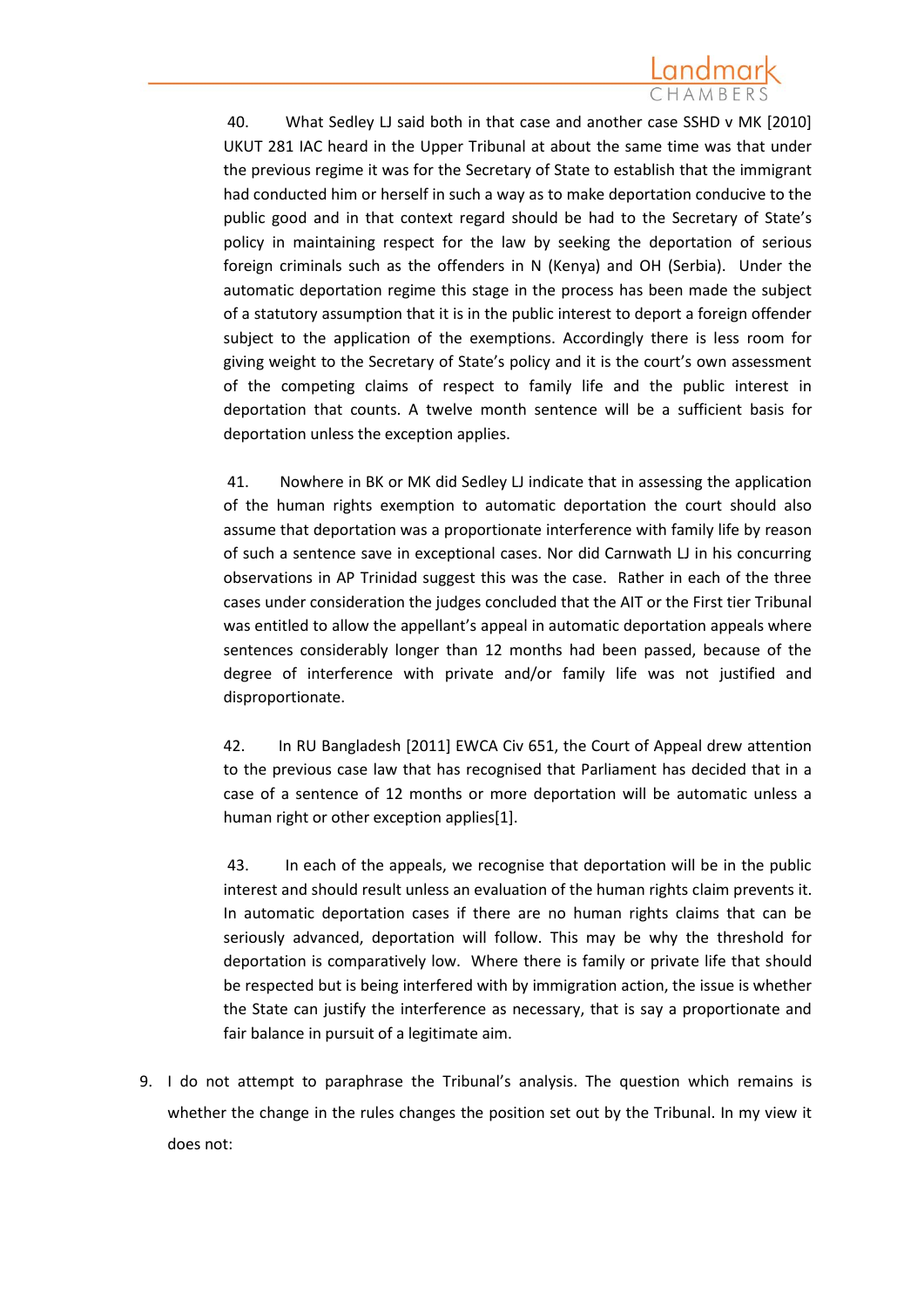- a. The Secretary of State (and in due course, the Tribunal) is bound not to interfere with Convention rights. There is a defence afforded to public authorities in s 6(2) HRA 1998 which relies on statutory authority, but the Immigration Rules grant no such statutory authority: see *R (Quila) v SSHD* [2012] 1 AC 621 at [61]. Accordingly the rules cannot constrain Convention rights such as to permit what would otherwise amount to a breach;
- b. The suggestion that the rules might lay down what is correct balance to strike in assessing the proportionality of deportation is inconsistent with *Huang v SSHD* [2007] 2 AC 167, at [17]: "So here, it was said, the appellate immigration authority should assume that the Immigration Rules and supplementary instructions, made by the responsible minister and laid before Parliament, had the imprimatur of democratic approval and should be taken to strike the right balance between the interests of the individual and those of the community. The analogy is unpersuasive... This cannot be said in the same way of the Immigration Rules and supplementary instructions, which are not the product of active debate in Parliament, where non-nationals seeking leave to enter or remain are not in any event represented... It is a premise of the statutory scheme enacted by Parliament that an applicant may fail to qualify under the rules and yet may have a valid claim by virtue of article 8";
- c. Whether the interference in a particular case is disproportionate is a matter for the Tribunal. This is a well-established point of domestic human rights law: see *Huang* and further *R (SB) v Governor of Denbigh High School* [2007] 1 AC 100; *Belfast City Council v Miss Behavin' Ltd* [2007] 1 WLR 1420. It is also entirely clear from the Strasbourg jurisprudence that the assessment is a fact specific exercise: see *Maslov v Austria* [2008] ECHR 546;
- d. As the Tribunal noted in *Sanade*, the Article 8 test is not one of "exceptionality": see *Huang* at [20]. The rules cannot unilaterally re-write the legal test to be considered in an Article 8 claim;
- e. Nor, it would seem, can the rules overcome the finding in *RG (Nepal) v SSHD* [2012] EWCA Civ 62 that "while the public interest in deportation has already been established by legislation, its content and extent in the particular case have to be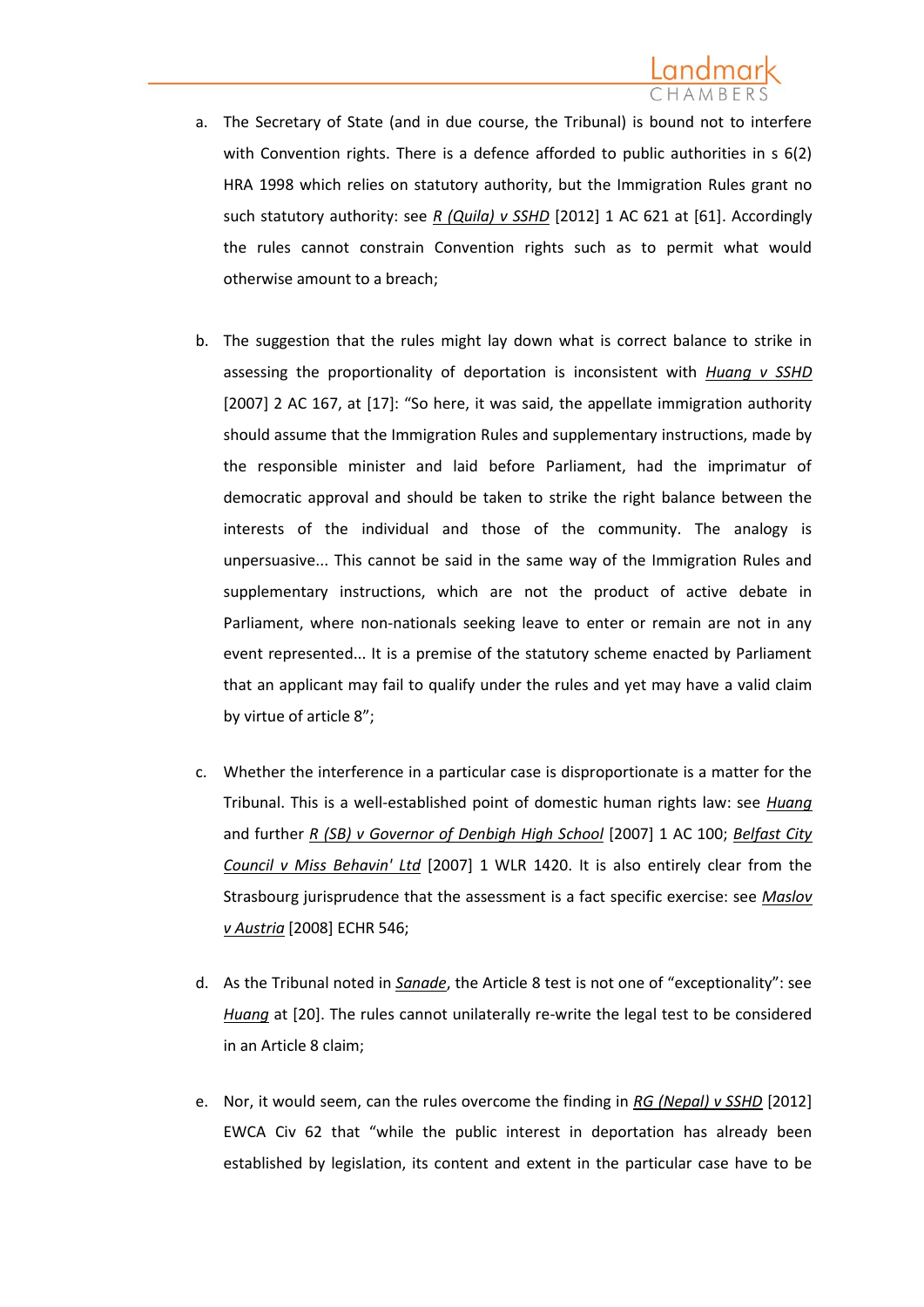separately evaluated, initially by the Home Secretary and thereafter if necessary by the tribunal, if the proportionality of deportation comes into question". Accordingly it is difficult to see how paragraph 396 can take the Secretary of State further than the legislative policy already established in s 32.

- 10. In short, it seems that the rules cannot properly subvert the Article 8 assessment that the Secretary of State and the Tribunal is bound to carry out. What, then, is there effect? Three points are suggested:
	- a. The rules in 398-399A do not seek to limit the principle in 397 that deportation orders will not be made where it would breach Convention rights, but instead identify circumstances that are "exceptional" whether or not there would be a breach of Convention rights. This is a strained interpretation but would at least give the new paragraphs some meaning;
	- b. The rules establish when deportation will be disproportionate without seeking to establish when it will not. Such rules are permissible: see *Maslov* at [66];
	- c. The rules are simply guidance, and the reference to "exceptionality" is to be taken to mean that Article 8 claims where the circumstances set out in the rules are not met are unlikely to succeed, without purporting to lay down a rule. However, that of course is not the role of the Immigration Rules.
- 11. In summary, it seems that the rules are unlikely to achieve what they set out to do. In human rights jurisprudence every case is "exceptional" in a sense, because the law mandates a fact specific exercise. The impact of a decision or a rule may be a disproportionate interference with one person's rights, but not a disproportionate interference with another's. To put it another way, the answer to the question: "Is it disproportionate to deport foreign criminals?" is "That depends on which foreign criminal you are talking about". In those circumstances, it is expected that the Upper Tribunal will be bound to find that it is still for the Secretary of State and the Tribunal to assess proportionality on the facts of the case before them, even though the person does not fall within a class in paragraphs 399 or 399A.